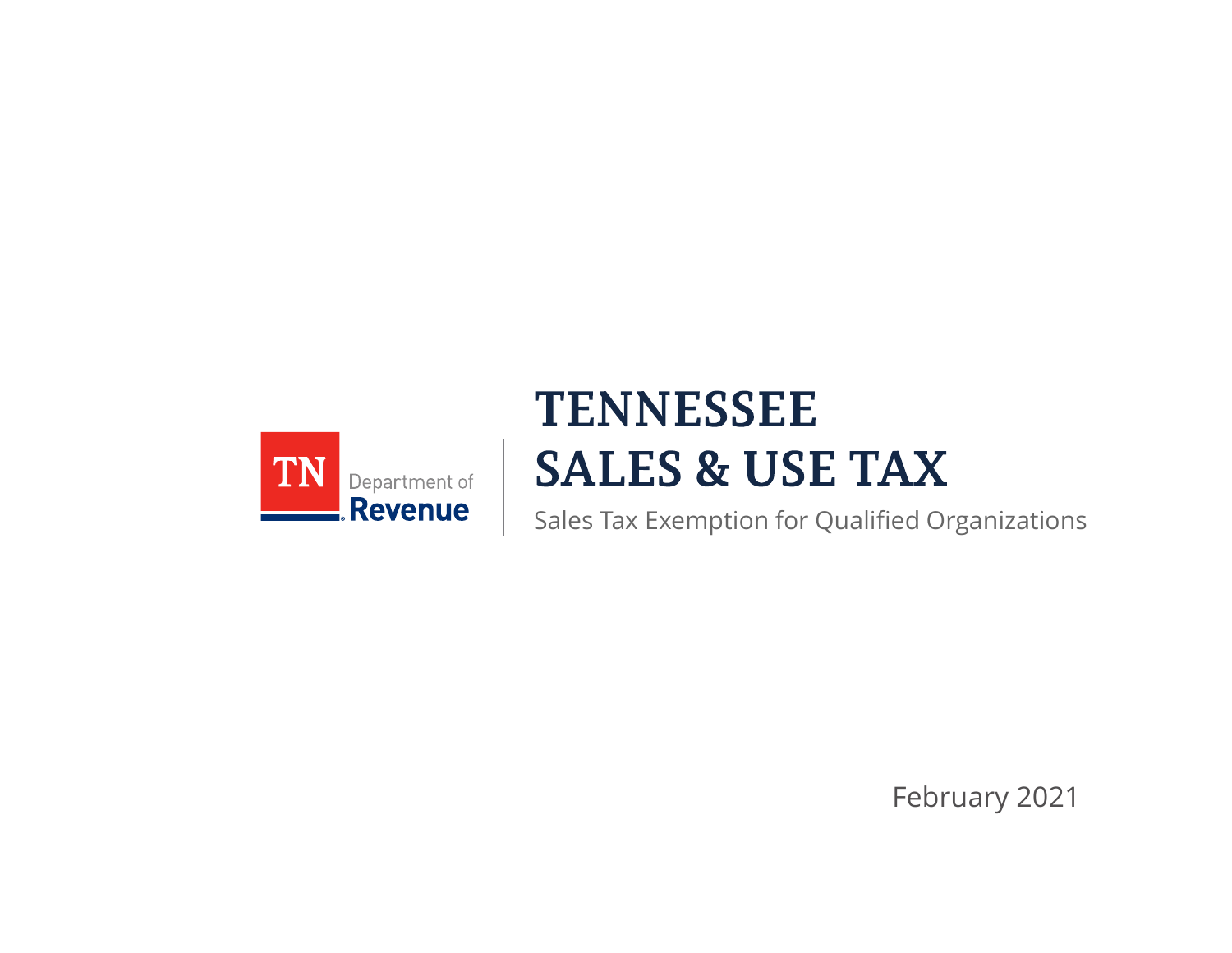- $\Box$  Non-Profit institutions, organizations or historical properties
- **Qualifications**<br> **Qualifications**<br> **Q** Non-Profit institutions, organizations or historical properties<br> **Q** Credit Unions either charted in Tennessee or those that are<br> **Q** An application for exemption must be submitted federally chartered
- $\Box$  An application for exemption must be submitted with required documentation
- $\Box$  Other than out-of-state IRS 501(c)(3) letters, Tennessee does not accept nonprofit or charitable exemption documents issued by other states

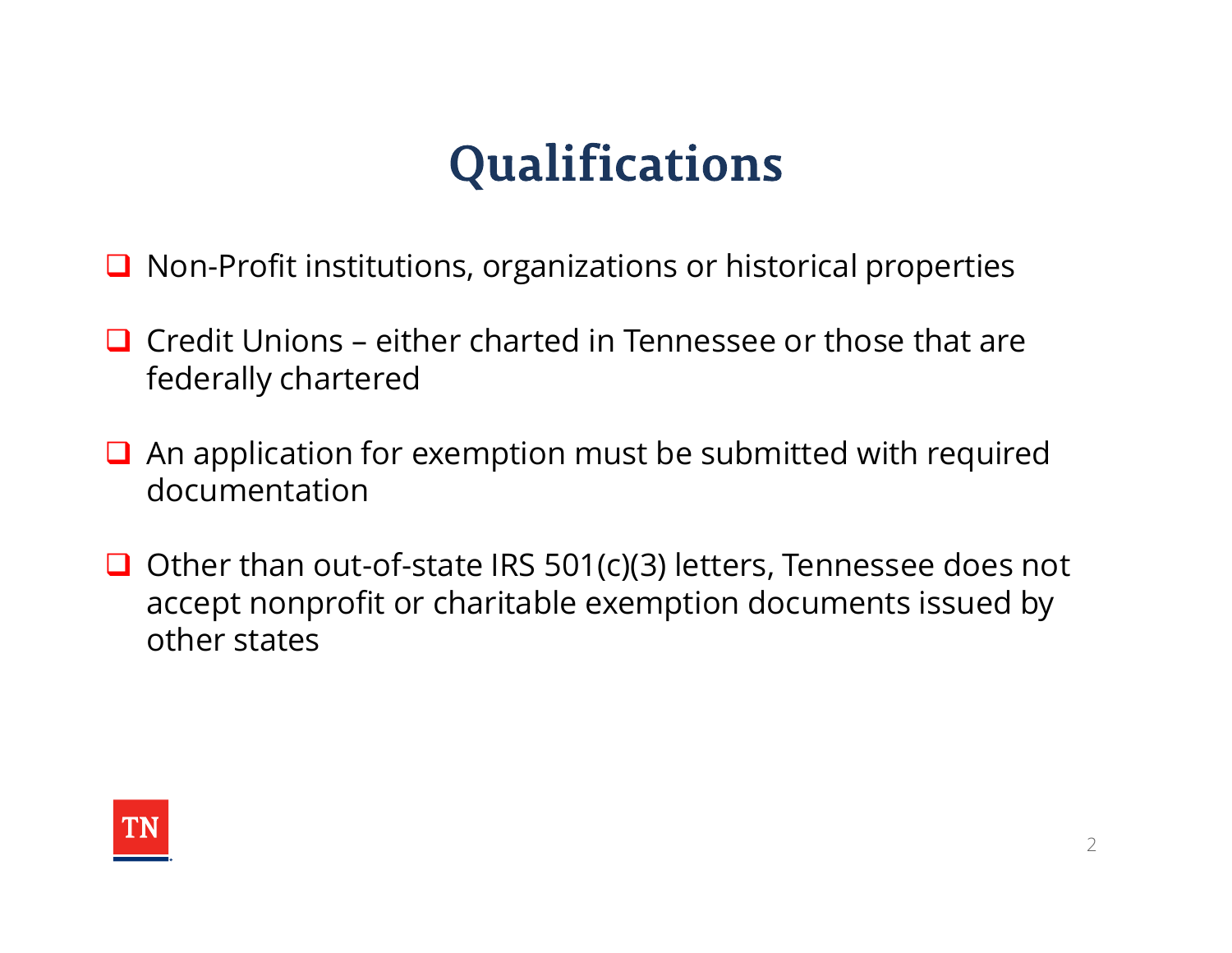- **Exempt Organizati**<br>**Exempt Organizati**<br>**apply for TN issued non-profit** Cemetery<br>exemptions apply for TN issued non-profit exemptions **Exempt Organizati**<br> **a** 501(c)(3)- (located in TN) may **a** 501(c)(13)<br>
apply for TN issued non-profit Cemetery<br>
exemptions<br> **a** 501(c)(3)'s are accepted by<br> **a** 501(c)(4)- War-Time Veterans<br> **a** 501(c)(4)- War-Time Veter **a** 501(c)(3)- (located in TN) may **a** 501(c)(13)- No<br>apply for TN issued non-profit Cemetery Con<br>exemptions<br>**a** 501(c)(3)'s are accepted by<br>**b** 501(c)(4)- War-Time Veterans<br>**a** 501(c)(4)- War-Time Veterans<br>**b** 501(c)(5)-
- $\Box$  All 501(c)(3)'s are accepted by TN vendors **EXECUTE 10:501(c)(3)'s are accepted by**<br> **Computed COMPOS**<br> **Computed COMPOS**<br> **Computed**<br> **Computed**<br> **Computed**<br> **Computed**<br> **Computed**<br> **Computed**<br> **Computed**<br> **Computed**<br> **Computed**<br> **Computed**<br> **Computed**<br> **Comp**
- **Organizations**
- 
- **Organizations**
- **ganizations**<br>□ 501(c)(13)- Non-for-Profit<br>Cemetery Company<br>□ 501(c)(19)- Veterans Orgs Cemetery Company **ganizations**<br>□ 501(c)(13)- Non-for-Profit<br>Cemetery Company<br>□ 501(c)(19)- Veterans Orgs<br>□ Org listed under Tenn. Code<br>Ann. § 67-6-322(a)
- 
- □ Org listed under Tenn. Code **nizations**<br>501(c)(13)- Non-for-Profit<br>Cemetery Company<br>501(c)(19)- Veterans Orgs<br>Org listed under Tenn. Code<br>Ann. § 67-6-322(a)<br>Federally Chartered Credit
- □ Federally Chartered Credit Union
- TN Chartered Credit Union
- TN Historic Property Preservation or Rehabilitation Entity

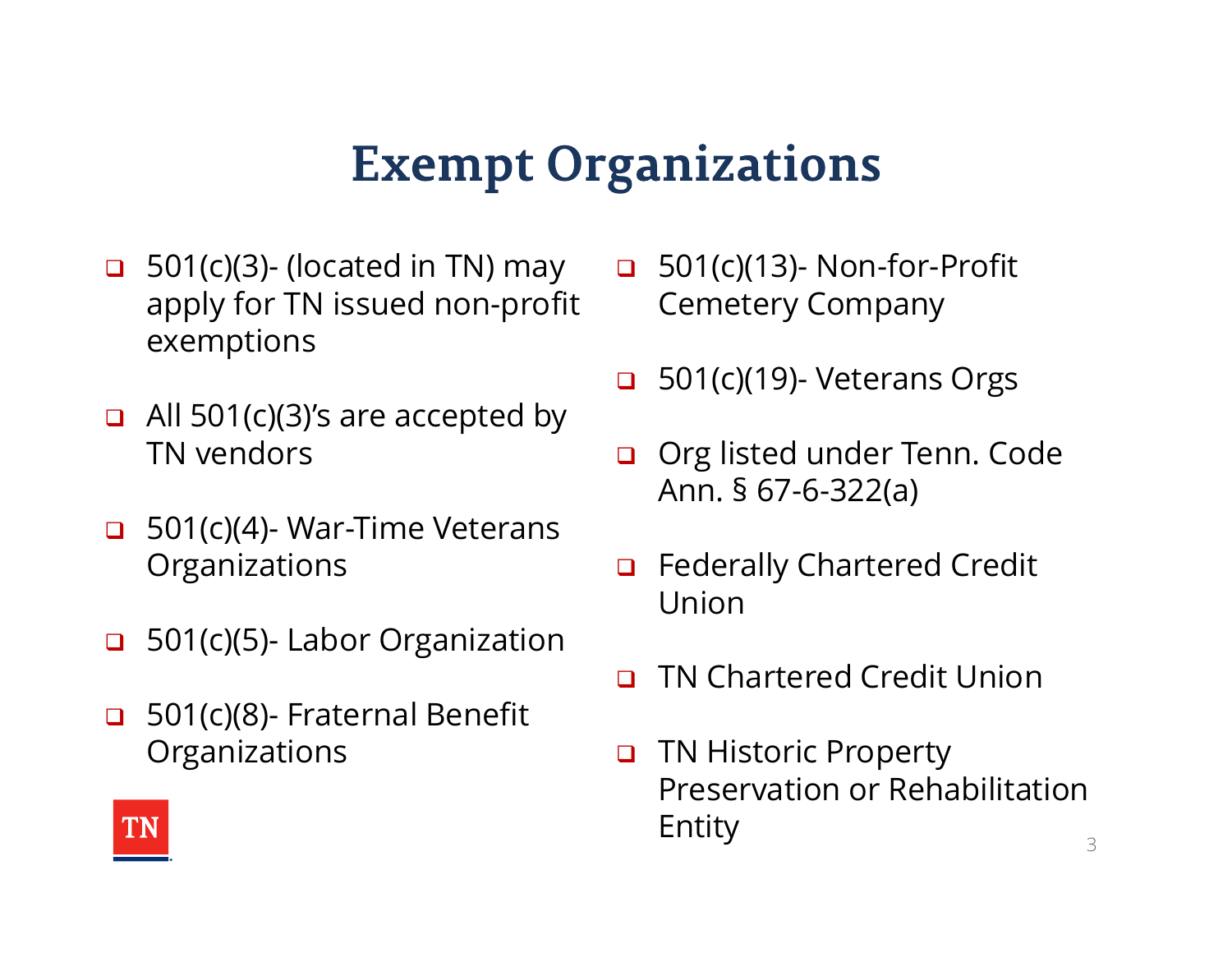### **Examples of Non-Profits**

- Church, temple, synagogue, or mosque  $\Box$
- **u** University, including the Agricultural Foundation for Tennessee Tech, Inc.
- □ Colleges and Schools
- orphanage
- Boys' or Girls' club
- **O** Community health council
- Volunteer fire department
- $\Box$  Home for the aged
- □ Senior citizen service centers
- Institution whose primary purpose is placing homeless children in foster homes
- **u** Hospital
- **Organ bank for transplantable tissue**
- Organization whose primary objective is promoting the spiritual and recreational environment for armed forces members
- $\Box$  State-owned historical property
- **Nonprofit community blood bank**
- **Q** Certain nonprofit talent and beauty contest corporations

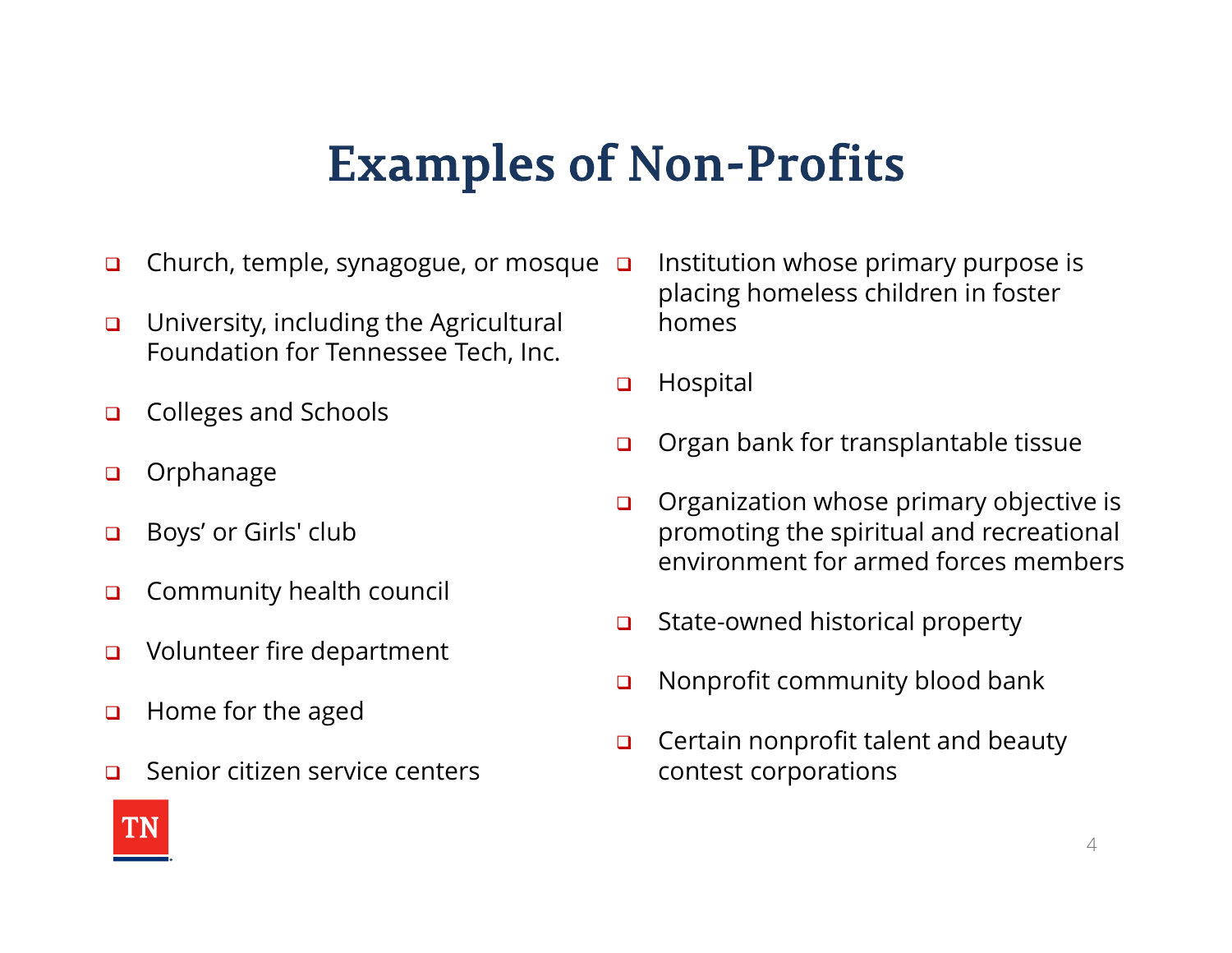# **Application**

- □ To receive an exemption certificate, an Application for Exempt Organizations or Institutions Sales and Use Tax Exemption and documentation must be submitted
- □ Documentation requirements are detailed on page 2
- $\Box$  An application must be completed for each location
- $\Box$  After the application is approved, a certificate is mailed

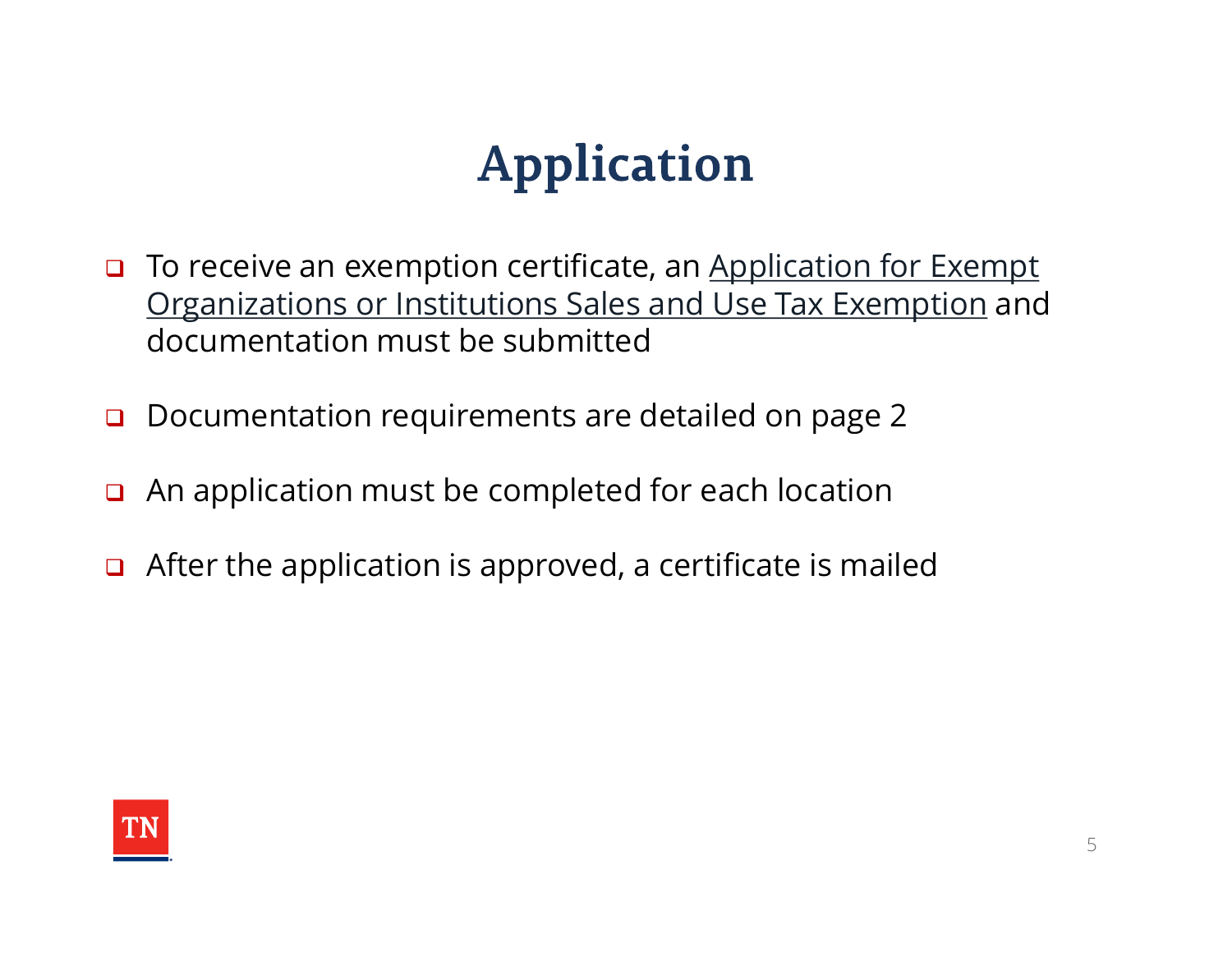## **Exemption Certificates**

- $\Box$  May be used to purchase tangible personal property, computer software, or taxable services sold, given, or donated
- Cannot be used to purchase items for resale
- $\Box$  Certificates have an expiration date
- **□** Renewals are issued automatically to previously qualified certificate holders
- $\Box$  Inform the Department of Revenue regarding any address changes software, or taxable services sold, given, or donate<br>Cannot be used to purchase items for resale<br>Certificates have an expiration date<br>Renewals are issued automatically to previously qu<br>holders<br>Inform the Department of Reve

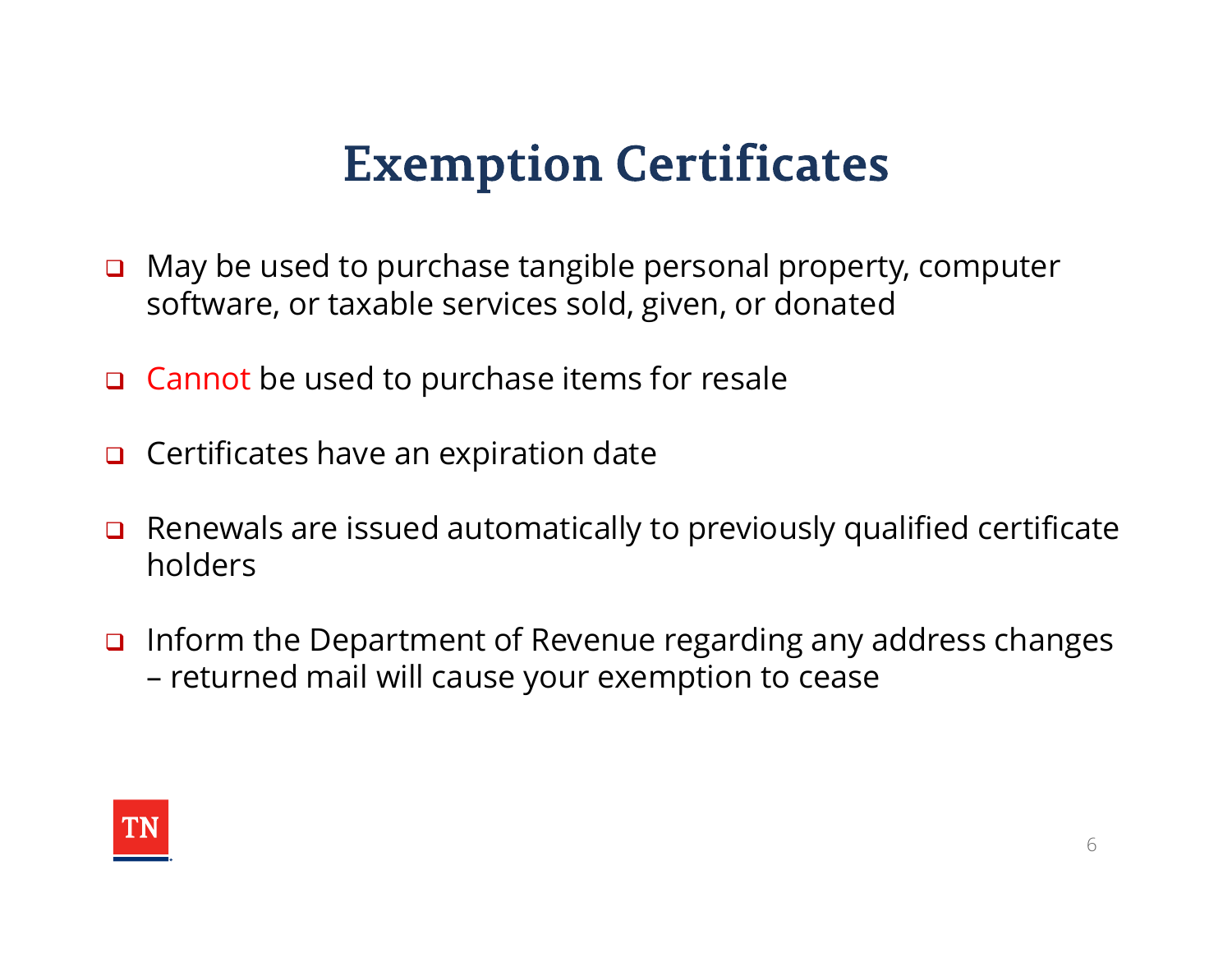# **Using Exemption Certificates**

- $\Box$  The sale must be made directly to the exempt organization
- **D** Must be paid for with the exempt organization's funds
- $\Box$  An individual, representative or employee of the organization paying with their own personal funds may not receive the exemption, even if they will be reimbursed for the purchase
- $\Box$  The exemption does not apply to sales made by exempt organizations

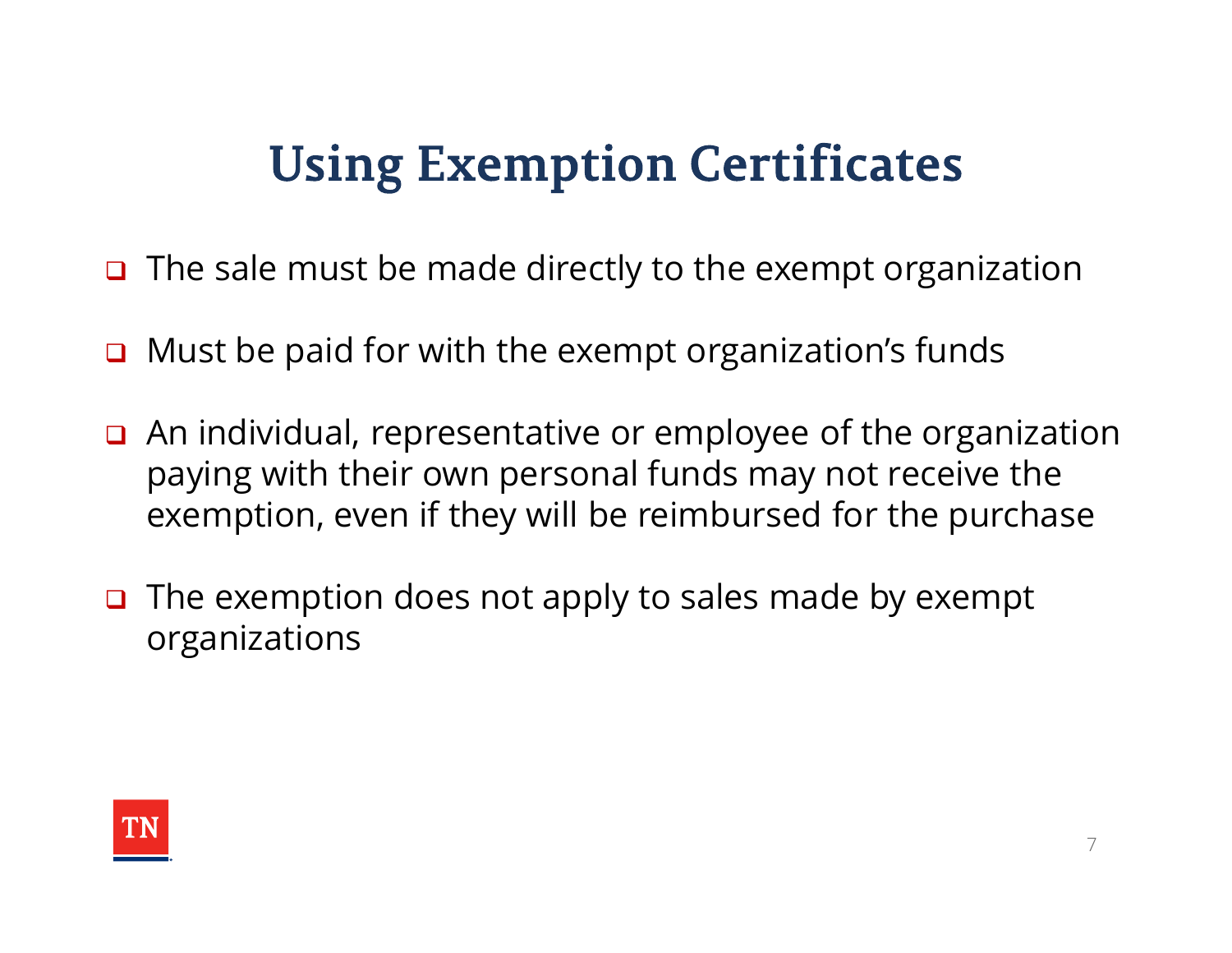- **D** More information on Exempt Entities can be found in the **Sales and** Use Tax Guide **Resources**<br> **Complementary Summann Starf Condensity Condensity**<br> **Complementary Condensity Condensity Condensity Condensity Condensity Condensity Condensity Condensity Condensity Condensity Condensity Condensity Condensit**
- Application for Exempt Organizations or Institutions Sales and Use Tax Exemption
-